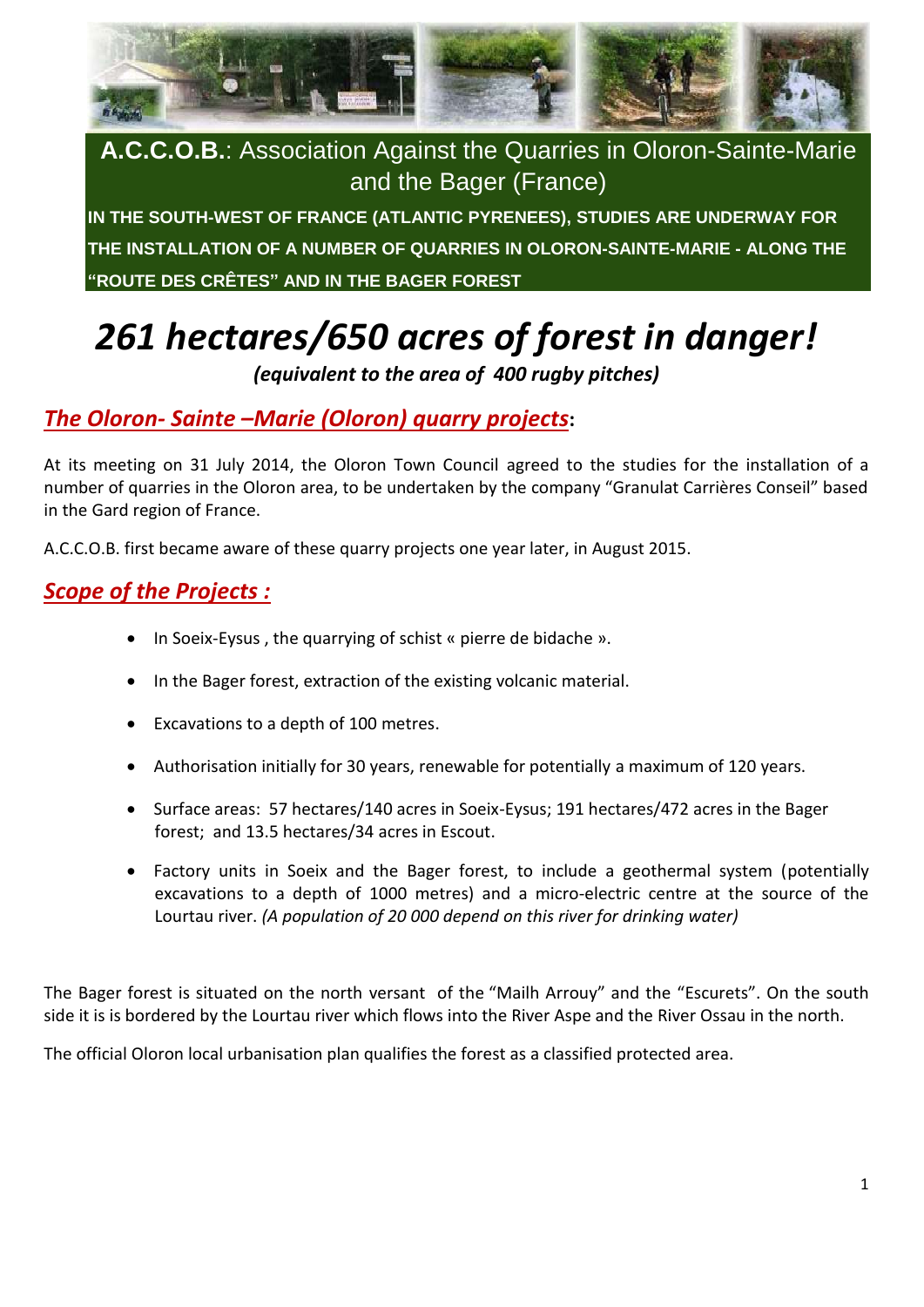#### *Consequences :*

- Destruction of the Bager forest, descibed by the Departmental Tourist Board as a « Cathedral Forest » and the « Little Amazon of the Pyrenees ».
- Destruction of fauna and flora.
- Risk to the salmon breeding grounds in the river along the Bager forest.
- Serious consequences for the Agricultural college in Soeix, which is already losing agricultural land to a new housing estate and the construction of the Oloron bypass road (Gabarn-Gurmençon). A total of 20 hectares/50 acres will be lost, including land taken over by the quarry projects;
- Impact on agricultural land in Soeix and the Bager areas.
- Impact on the housing estate adjoining the areas under study.
- Destruction of tourist routes set up by the Oloron Town Hall, including walking and biking trails and a national reserve for hunting and wild animals.
- Impact on the potential re-opening of the Spa in Lurbe-Saint-Christau (employment opportunities) in terms of water quality and lorry traffic.
- Impact on the neighbourhood surrounding the quarries, including noise pollution, air pollution, an intense flow of lorry traffic, the risk of road accidents and danger to the local population.
- Reduction in local house values (already 20% due to the quarry project).

## *In August 2015, we decided to establish an association to intervene and prevent the installation of these quarries in Oloron-Sainte-Marie and the Bager".*

## **(A.C.C.O.B. : « L'Association Contre Les Carrières d'Oloron et du Bager »)**

#### *Our actions :*

- Creation of a facebook page and website.
- Installation of information panels in the Bager forest.
- In Autumn 2015, meetings in Soeix (100 participants) and Oloron (200 participants), and over 100 participants at the Association's Annual General Meeting in March 2016.
- 3 walking tours of the Bager forest beech groves, volcanic areas, geology …120 participants for the first tour; the second was a special request for 15 participants from Pau; 80 participants for the third.